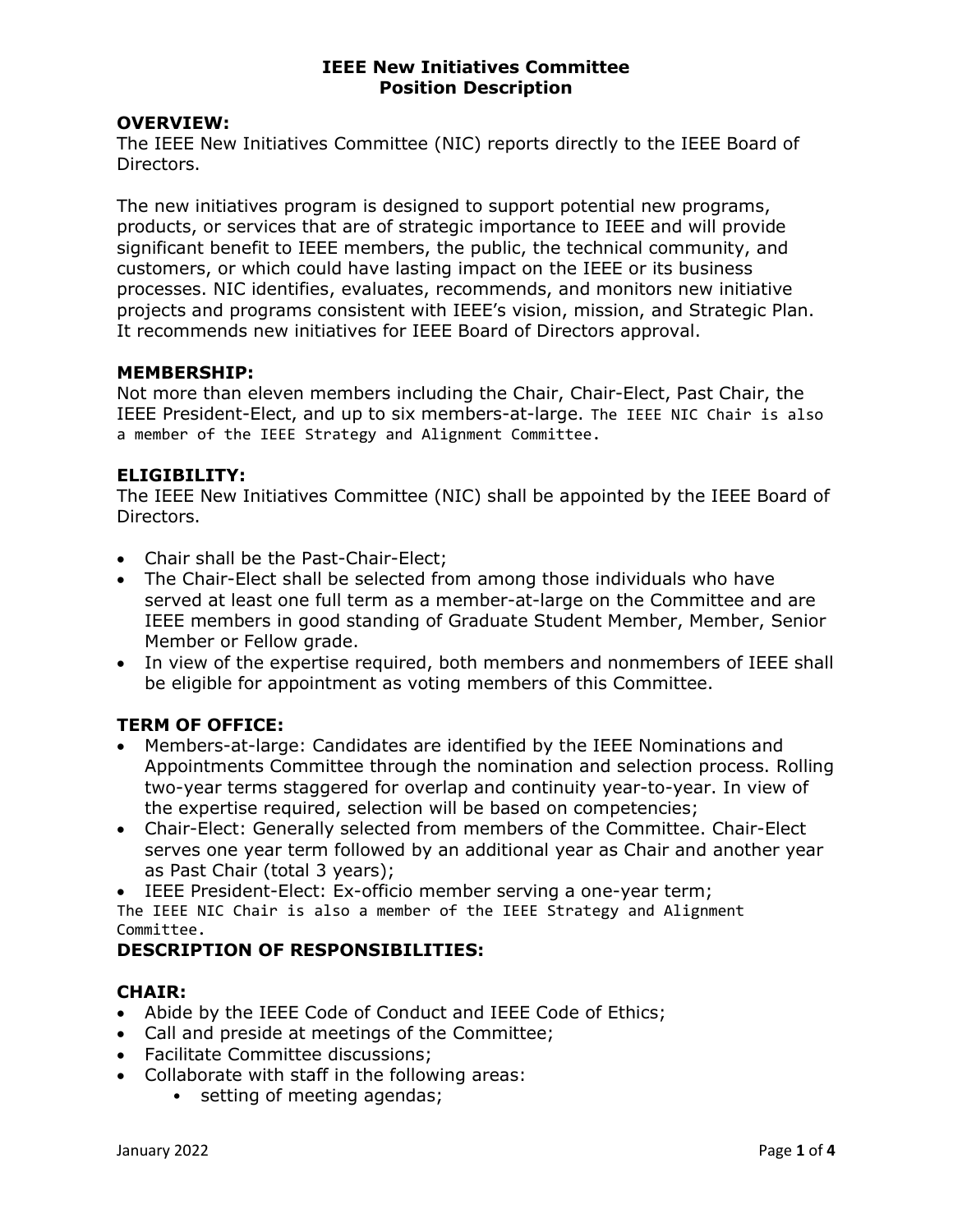- ensuring that minutes of the meetings are recorded and distributed to Committee members;
- reviewing and acknowledging proposals and inquiries to the Committee;
- monitoring projects funded by NIC, the program of work, and goals for the Committee;
- preparing reports on Committee activities and relevant issues for distribution to the IEEE Board of Directors, as needed, and submitting its year-end report;
- Work with staff to adhere to the approved annual budget;
- Act as the public face of the Committee;
- Provide leadership to assure that the Committee charge is met and collaborate with Committee to ensure completion of activities;
- Provide a through and timely orientation for members of the Committee;
- Mentor Committee members to ensure continuity of the program for the next year;
- Submit recommendations to the IEEE Nominations and Appointments Committee for next year Committee members and potential future members;
- Work closely with the President-Elect to ensure items requiring Board of Directors action are presented to the Board of Directors for action. The President-Elect will bring forward items for the Board of Directors agenda;
- Complete compliance training, as required by IEEE.

# CHAIR-ELECT:

- Abide by the IEEE Code of Conduct and IEEE Code of Ethics;
- Work with the Chair to bring appropriate issues to the attention of the Committee and IEEE Board of Directors;
- Serve as back-up for Chair at scheduled meetings;
- Work with the Chair and IEEE President-Elect to bring Committee's recommendations to the IEEE Board of Directors;
- Accept and carry out such tasks and responsibilities as are assigned by the Chair in a timely manner. These may typically include:
	- Participation in such orientation activities as requested by the Chair;
	- Review Committee agendas and minutes prior to each meeting;
	- Contribute for the development of the annual schedule of activities;
	- Chair and serve on ad hoc Committees, as appointed by the Chair;
- Actively participate in all Committee discussions and meetings; Complete compliance training, as required by IEEE.

# MEMBER-AT-LARGE:

- Abide by the IEEE Code of Conduct and IEEE Code of Ethics;
- Become familiar with the Committee Operations Manual and related sections of IEEE's Bylaws, Policies and governing documents;
- Proactively seek new initiative and seed grant proposals;
- Provide feedback on project descriptions for potential applicants, review proposals, identify and recommend viable projects for funding and approval by the IEEE Board of Directors;
- Serve as a point of contact for initiative leaders of multi-year projects;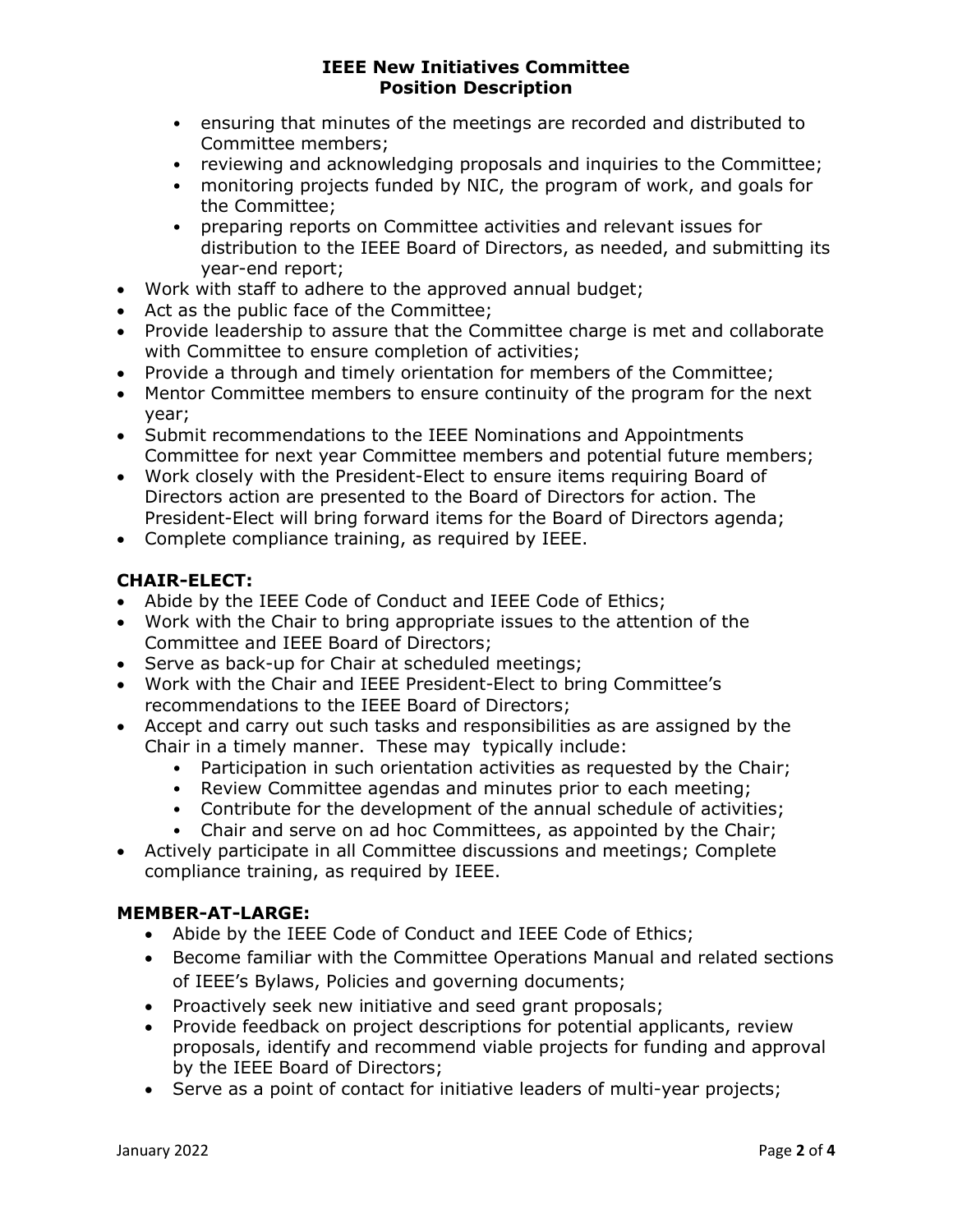- Monitor progress and execution of funded projects and assess success or failure;
- Work with Committee Chair to meet the charge of the Committee and achieve the plans within time and fiscal parameters;
- Actively participate in all Committee meetings and discussions;
- Assist in implementing Committee tasks and projects;
- Contribute to the development of annual goals;
- Maintain confidentiality per IEEE Policies and as may be further outlined in Committee Operations Manual;
- Accept and carry out such tasks and responsibilities as are assigned by the Chair in a timely manner. These may typically include:
	- o Participation in such orientation activities as requested by the Chair;
	- o Review Committee agendas and minutes prior to each meeting;
	- $\circ$  Contribute for the development of the annual schedule of activities;
	- $\circ$  Chair and serve on ad hoc Committees, as appointed by the Chair;
- Actively participate in all Committee discussions and meetings;
- Complete compliance training, as required by IEEE.

# QUALIFICATIONS AND SKILLS:

# Knowledge:

- General familiarity with the IEEE's fields of interests, activities, mission, goals, needs, and direction;
- Capability to focus on strategic issues and make effectiveness a top priority;
- Must be familiar with the functions of several IEEE organizational units or activities;
- Working knowledge of IEEE and its fields of interests, activities, mission, structure, goals, needs, and direction;

# Experience:

- Experience relevant to the mission of the Committee, acquired either through volunteer activities in IEEE or in similar roles in other organizations;
- Experience in working within IEEE's operating culture of volunteer/staff partnerships or experience in other organizations that provide good preparation for working in the IEEE culture.

# Personal Characteristics:

- Ability to think critically;
- Detail oriented;
- Evidence of a high level of professionalism in prior IEEE volunteer roles;
- Strong communications and consensus-building skills;
- Ability to meet deadlines and respond to communications in a timely fashion;
- Ability to act with discretion and preserve the confidentiality of confidential information;
- Ability to listen, analyze, think clearly and creatively, work well with people individually and in a group;